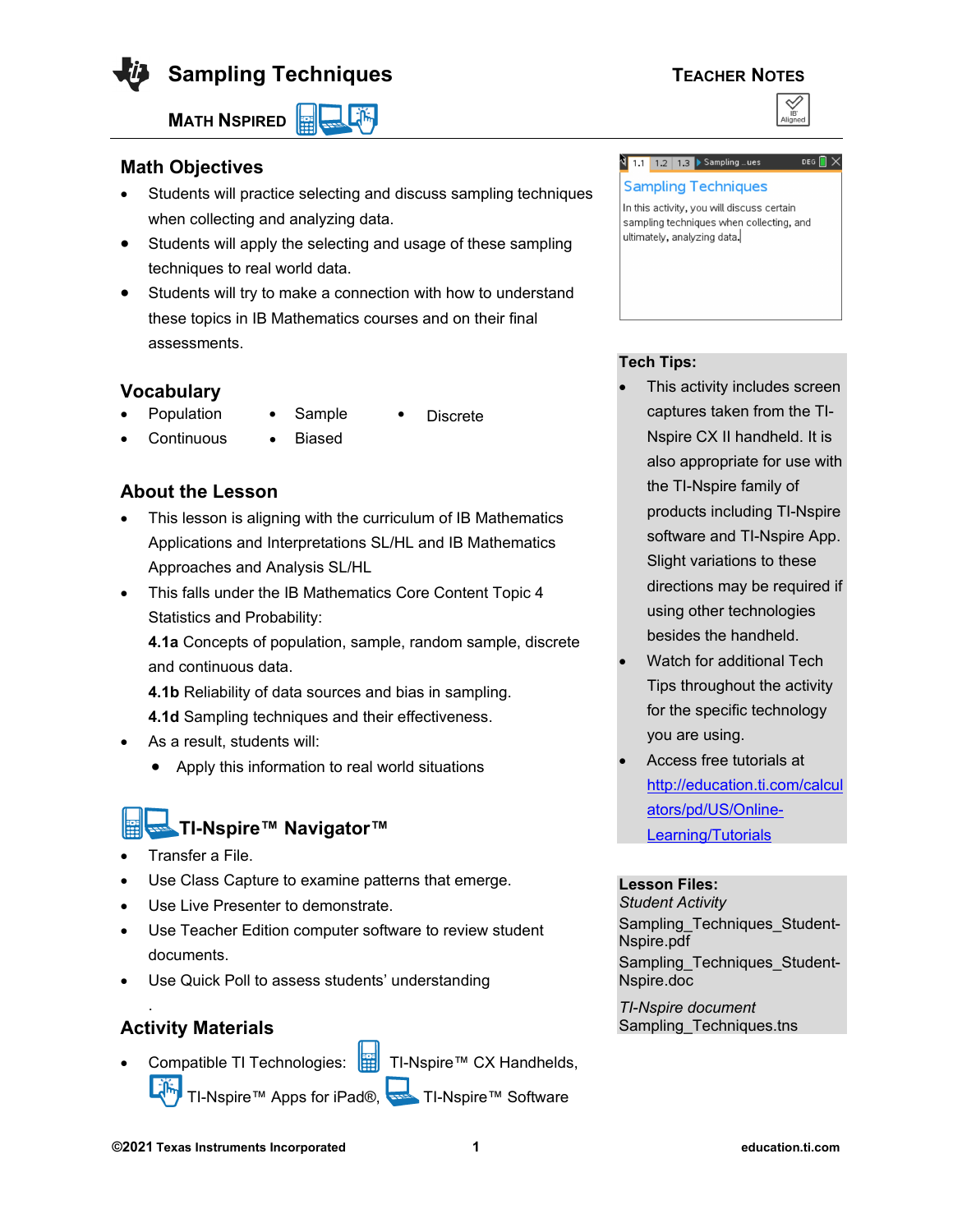

#### **Move to page 1.2.**

At times, it is a challenge to analyze the entire **population**, the whole group from which you may collect data. When this happens, taking a **sample**, a small group chosen from the population, of the data would be an easier approach. The following questions will provide real world examples where you will be discussing and using the following sampling techniques:

**Simple random sample; systematic sample; convenience sample; biased sample; quota sample; and stratified sample.**

#### **Move to page 1.3.**

1. Using the list from page 1.2, name the technique used in collecting the following sample of data and explain why this is your choice.

#### **Example:**

In a high school of 1000 students, a random sample is to be taken on one's happiness based on how many pets they own. The sample requires as close as possible 25% of the students chosen to be Freshmen, 24% to be Sophomores, 23% to be Juniors, and 28% to be Seniors.

**Sample Answer:** Stratified Sample, because the data was separated into sub-groups or strata proportional to the school population.

#### **Move to page 1.4.**

2. Using the list from page 1.2, name the technique used in collecting the following sample of data and explain why this is your choice.

#### **Example:**

A company of 20,000 employees wants to select a sample of 500 to survey about work place moral. From a randomly generated list of the employees, they selected every 40th person to survey.

**Sample Answer:** Systematic Sample, because the company used equal sampling intervals from a random list.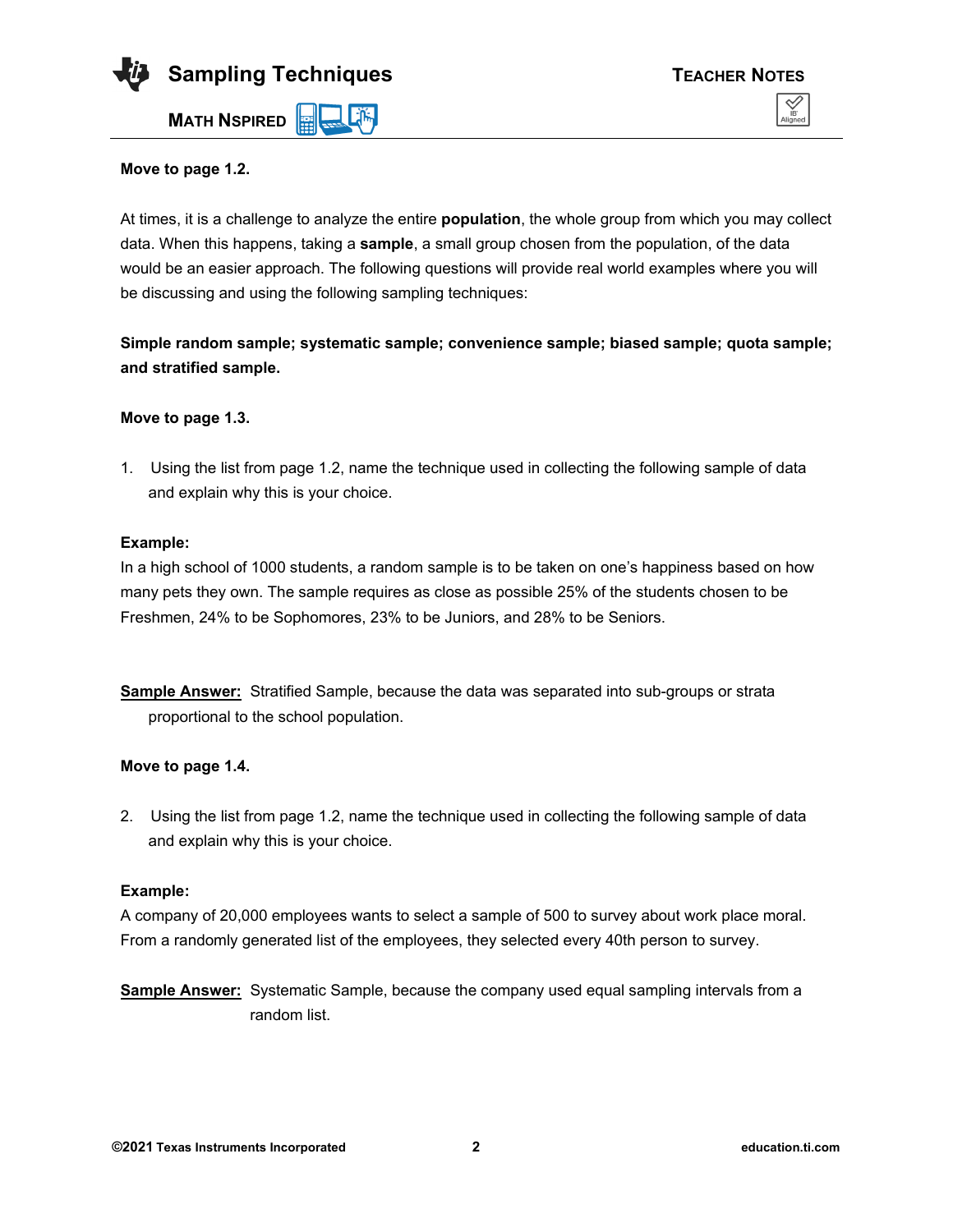

#### **Move to page 1.5.**

3. Using the list from page 1.2, name the technique used in collecting the following sample of data and explain why this is your choice.

#### **Example:**

A school of 400 students contains 230 males and 170 females. The student government wants to interview students to help decide what the theme of the school dance should be. They will wait outside of the cafeteria and select as participants the first 23 males and first 17 females to enter.

**Sample Answer:** Quota Sample, because this sample, although biased, maintains the proportion of males to females in the school.

#### **Move to page 1.6.**

4. Using the list from page 1.2, name the technique used in collecting the following sample of data and explain why this is your choice.

#### **Example:**

A school of 500 students needs to select a sample of 25 randomly to fill out a questionnaire from the head of the school. All 500 names are placed into a bucket and 25 names are selected.

**Sample Answer:** Simple Random Sample, because with the selection process all 500 students have an equal chance of being selected, as long as each name is placed back into the bucket.

#### **Move to page 1.7.**

5. Using the list from page 1.2, name the technique used in collecting the following sample of data and explain why this is your choice.

#### **Example:**

A student wanted to survey his school of 600 students to see how many hours they sleep at night. The student hands out his survey to only his first period classmates to get his sample.

**Sample Answer:** Convenience Sample (and Biased), because the student handed out the survey to the first group of students he interacted with, making no effort to randomize the sample.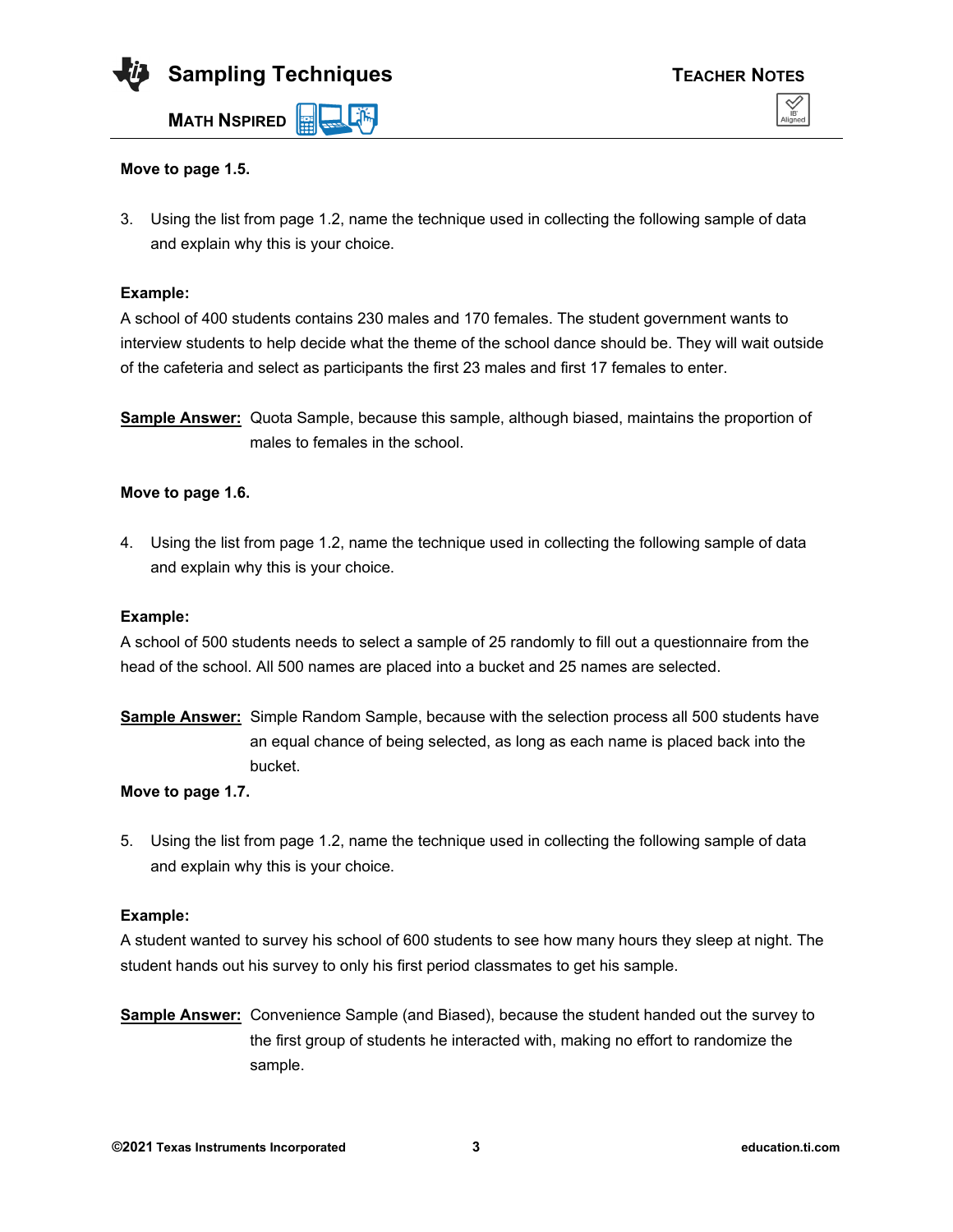

**MATH NSPIRED** 





**TI-Nspire Navigator Opportunity:** *Quick Poll (Open Response)* **Please note that any one of these Sampling questions can be used as Quick Polls**

#### **Extension**

**Teacher Tip:** Please know that there are many possible answers for each of these questions. The goal here is to discuss which technique works best for which situation, to avoid as much bias as possible. The goal here is to generate discussion.

#### **Move to page 1.8.**

- 6. Given the previous five examples, discuss with one another and explain why or why not for the following:
	- (a) which technique(s) is/are the best;
		- **Sample Answer:** This really depends on the situation and the level of bias you wish to avoid. Make sure students are giving examples where different sampling techniques are better given the circumstances.
	- (b) which technique(s) might/may be biased;
		- **Sample Answer:** This also depends on the situation and what sampling technique you choose. Students should try and find bias in as many sampling techniques as possible, stating examples of each. You may even want to have the students try ranking the sampling techniques to see which they think is best to use.
	- (c) can more than one technique be used for each situation;
		- **Sample Answer:** This is a great debating question among students. They get to give the pros and cons of which sampling technique might work better for given scenarios.
	- (d) sampling is an approved method compared to using the entire population.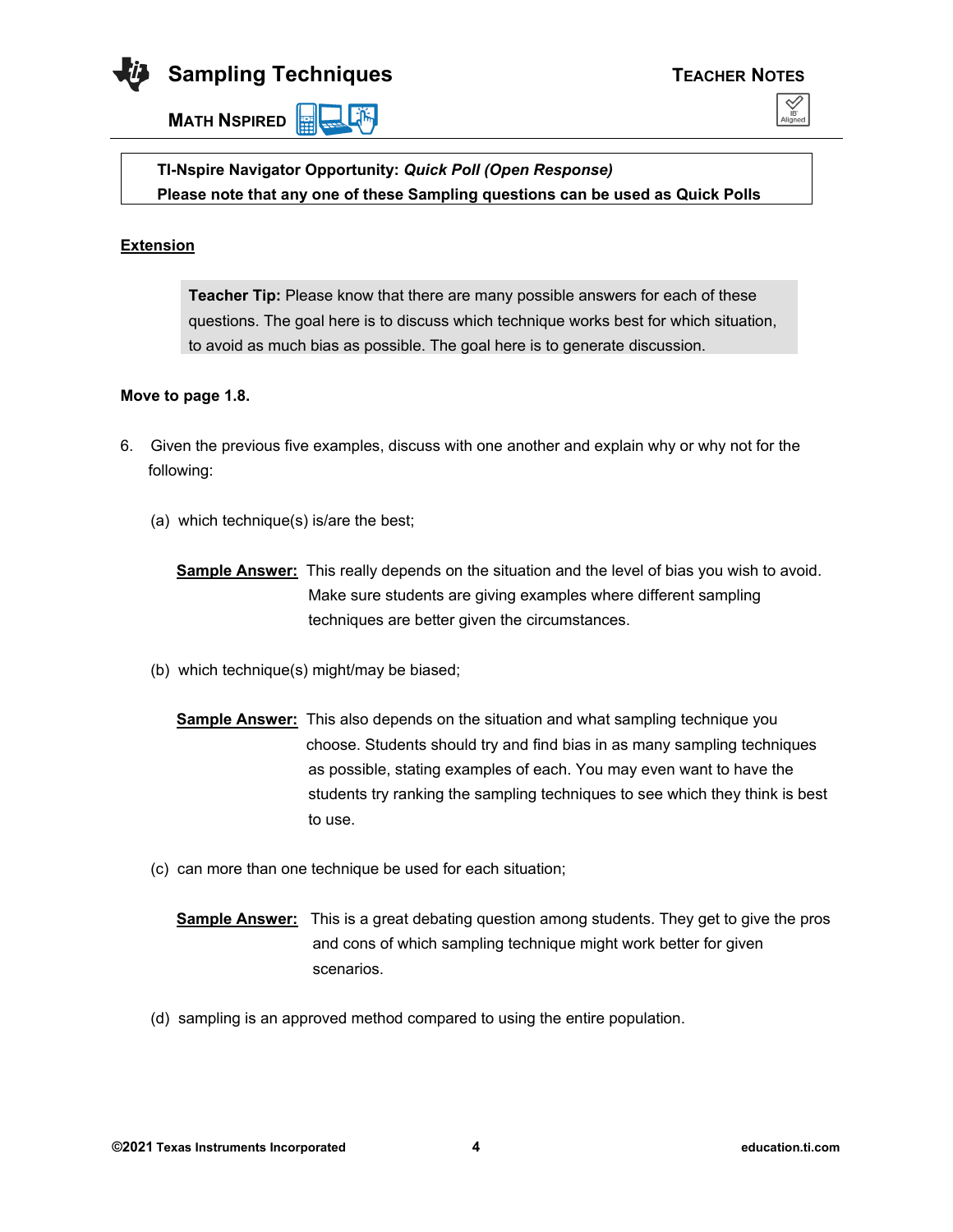

**MATH NSPIRED** 

**Sample Answer:** This is a great way to finish the discussion of sampling techniques. Students get to discuss why using a sample is an acceptable situation in place of analyzing the entire population. Make sure students discuss issues revolving around time, effort, man power, cost, etc., as acceptable reasons why.

#### **Application**

- 7. The population of Charleston, SC is 411,406. A company trying to improve on the sanitation in the city conducted a random sample survey of 1500 residents of Charleston to ask for comments on what they think needs to be improved on the most. 712 of the sample chosen were male.
	- (a) Find an estimate for the number of males in Charleston.

**<u>Answer:**  $\frac{712}{1500} \times 411,406 = 195,281$ </u>

- (b) The company decided to repeat their survey, this time with a different sampling process. Explain why a systematic sample might not be the best choice for this situation.
	- **Sample Answer:** Since the population contains adults and children, surveying every 15th or every 150<sup>th</sup> person might lead to selecting a person who cannot answer the survey dealing with sanitation. Adjustments to the list of residents need to be made.
- (c) The company ultimately chooses to use a stratified sample. Name two types of strata (apart from gender) that would be logical for the company to use.

**Sample Answers:** Geographical location of residents, age, apartment vs. home owners, etc.

8. A student in IB Applications and Interpretations SL has decided to focus on statistics for their Internal Assessment. She wanted to see how many students used their smart phones during the school day and how often. She created a survey and asked the students if they used their smart phones and in what period they used them. The data is below:

| Class Period in which the smart |   | ◠ |  |  |
|---------------------------------|---|---|--|--|
| phone was used                  |   |   |  |  |
| Number of Students to use them  | 5 |   |  |  |